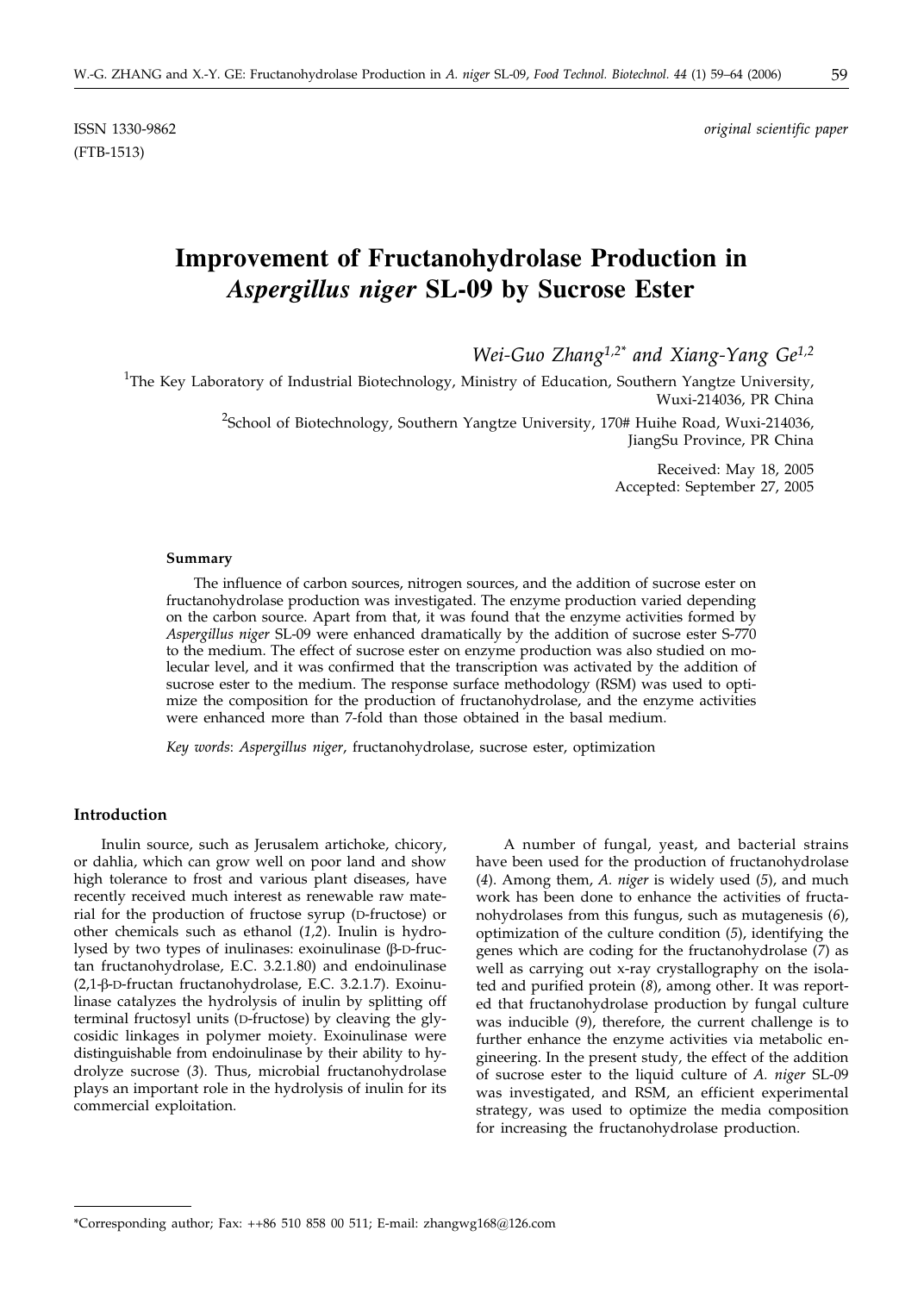#### **Materials and Methods**

#### *Microorganisms and media*

*A. niger* SL-09, an active producer of fructanohydrolase, which was used in carrying out the primary experiments, was isolated from the soil. This strain was grown on potato agar (*10*) slants at 30 °C for 3 days and then stored at 4 °C until use. *A. oryzae* 3045 and *A. ficuum* 2258 were obtained from the China Science Department. These strains were maintained on potato agar slants and subcultured every month. The basal medium used for the production of fructanohydrolase contained (in  $g/L$ ): sucrose 20.0, peptone 20,  $NH<sub>4</sub>H<sub>2</sub>PO<sub>4</sub>$  12.0, NaCl 5.0, MgSO<sub>4</sub>.  $\cdot$ 7H<sub>2</sub>O 0.5, and FeSO<sub>4</sub> $\cdot$ 7H<sub>2</sub>O 0.01, adjusted to pH=6.0 with 0.1 M of HCl or NaOH.

## *Production of fructanohydrolase in the media containing various surfactants*

To determine the effect of the addition of various surfactants to the culture medium on the enhanced enzyme activities, Span 20 (sorbitan monolaurate, EEC No. 493), Span 40 (sorbitan monopalmitate, EEC No. 495), Span 60 (sorbitan monostearate, EEC No. 491), Span 80 (sorbitan monooleate, EEC No. 494) and four kinds of sucrose ester (sucrose ester of fatty acids, EEC No. E 473) (*11*): S-1570, S-970, S-770 and S-370 were added to the basal medium at the same concentration of  $5 g/L$ , respectively, and the eight were compared as a culture medium for the production of fructanohydrolase. All of the cultures in this and the following tests were conducted in 250-mL shake flasks containing 50 mL of liquid medium at 30 °C for 5 days on a rotary shaker (140 rpm).

## *Fructanohydrolase production by A. niger SL-09 in medium containing sucrose ester S-770*

In order to determine the effect of the addition of sucrose ester to the medium on the production of fructanohydrolase using *A. nige*r SL-09, sucrose ester S-770 was added to the basal medium in the concentration of  $5 g/L$ , and the medium without sucrose ester was used as a control. During the process, mycelia were periodically withdrawn and centrifuged at 5000 rpm and 4 °C for 5 min. Supernatant was used for the analysis of the activities of extracellular fructanohydrolases. To measure the activities of intracellular fructanohydrolases, the fungus mycelia were washed twice with phosphate buffer (0.05 M, pH=5.4), broken up by sonication (20 000 Hz, 10 min) in chilled water, and clear supernatant was obtained by centrifugation (10 000 rpm, 15 min).

In order to investigate whether the addition of sucrose ester to the medium was essential for the enhanced enzyme activities of fructanohydrolases, the sucrose ester was added to the basal medium at different times (at the beginning, and in 12-hour intervals).

#### *Regulation of fructanohydrolase synthesis in A. niger SL-09*

To determine whether the regulation of fructanohydrolase synthesis in *A. niger* SL-09 occurs at transcription or translation level, actinomycin (a repressor of transcription) and cycloheximide (a repressor of translation) (*12*) were added to the basal and sucrose ester-containing media after 48 h of fermentation with the concentration of 100 and 50  $\mu$ g/mL, respectively, after which the samples were periodically withdrawn and used for the analysis of the enzyme activities.

## *Effect of additional nutrients on fructanohydrolase production*

The effects of various additional nutrients (carbon source, nitrogen source, and mineral salt solution) on fructanohydrolase production were studied by adding these to the basal medium. Various carbon sources, including glucose, sucrose, inulin, and soluble starch, were added at the concentration of 30 g/L to the basal medium. Nitrogen sources including peptone, yeast extract, corn steep liquor, soybean flour, urea,  $NH_4H_2PO_4$ ,  $(NH_4)_2SO_4$ , and NH4Cl were added to the basal medium to give a concentration of 30  $g/L$ . To study the effect of mineral salt solution on fructanohydrolase production in the medium, 5 mL of salt solution was added to the basal medium. The mineral salt solution comprised (in  $g/L$ ): K<sub>2</sub>HPO<sub>4</sub> 1.0, MgSO<sub>4</sub>·7H<sub>2</sub>O 5.0, CaCl<sub>2</sub>·2H<sub>2</sub>O 1.0, FeSO<sub>4</sub>·7H<sub>2</sub>O 0.05, and  $ZnSO_4$ -7 $H_2O$  0.05.

## *Optimization of selected nutrients using RSM*

RSM was used to optimize the concentration of the three effective nutrients (sucrose ester, sucrose, and peptone), which resulted from the above studies. The lowest and highest concentrations of the selected ingredients in the media were: sucrose ester 2 and 6  $g/L$ , sucrose 20 and 60  $g/L$ , peptone 20 and 60  $g/L$ , respectively.

#### *Analytical methods*

The extracellular inulinase (I) and invertase activities (S) were assayed by measuring the reducing sugar released from inulin and sucrose, respectively, as described by Pessoni *et al.* (*13*). One unit (U) of enzyme activity was defined as the amount of enzyme (in 1 mL), which liberates 1 µmol of fructose equivalent from inulin (inulinase) or sucrose (invertase) per min. Reducing sugars were estimated with 3,5-dinitrosalicylic acid (DNS), using fructose as standard (*14*). Total reducing sugar was assayed by the same method after acid hydrolysis (adjusted to pH=1.0 with sulfuric acid and 100  $\degree$ C for 30 min). The pH was measured by pH-meter. Biomass concentration was determined by harvesting the mycelia pellets by filtration and freeze-drying them to a constant mass, while the dry mass was expressed as gram per liter of the fungal culture.

#### **Results and Discussion**

## *Effect of various surfactants on fructanohydrolase production*

As shown in Fig. 1, for all the surfactants tested, the inulinase activity increased most significantly when sucrose ester S-770 was added to the medium. However, when the surfactant (Span), which was distinguished from sucrose ester by its sorbitol residues, was added to the basal medium, the enzyme activities obtained were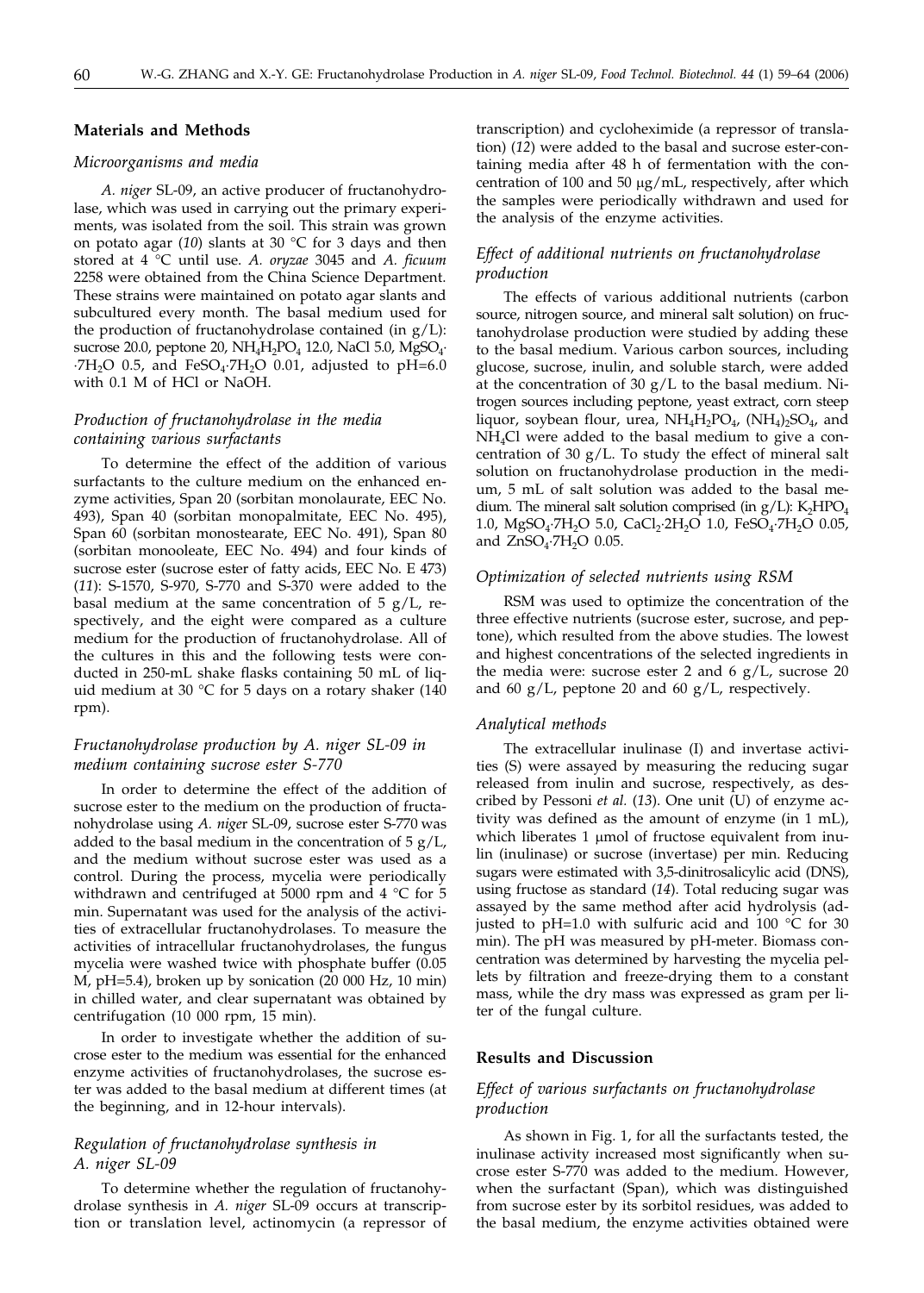

**Fig. 1.** Production of fructanohydrolase in the medium containing various Spans and sucrose esters with the same concentration of 5 g/L by *Aspergillus niger* SL-09. The fermentations were conducted in 250-mL shake flasks containing 50 mL of liquid medium at 30 °C for 5 days on a rotary shaker (140 rpm)

all lower than those in the medium containing sucrose ester but higher than those of the basal media. Those observations lead to the conclusion that sucrose residues of the sucrose ester molecule act as an active center for improving fructanohydrolase production.

#### *Effect of sucrose ester S-770 on enzyme activities*

When sucrose ester S-770 was added to the basal medium, the extracellular enzyme activities increased from 19.4 and 38.8 U/mL in the basal medium to 107 and 222 U/mL for inulinase and invertase, respectively. Likewise, the intracellular enzyme activities of inulinase and invertase were enhanced from 20.2 and 43.5 U/mL to 118 and 237 U/mL, respectively. Both extracellular and intracellular enzyme activities were enhanced 5-fold more

than those in the basal medium after 5 days of submerged culture (Table 1). The addition of sucrose ester to the medium has very little effect on the cell growth. These observations lead to the conclusion that fructanohydrolase is an inducible enzyme, rather than a constitutive enzyme, which is similar to a previous report (*9*).

Table 1. Comparative fermentation parameters of *Aspergillus niger* SL-09 in the basal and the medium containing sucrose ester

| Media                             | $\gamma$ (biomass)/<br>(g/L) | Extracellular<br>enzyme<br>activities/<br>(U/mL) |          |     | Intracellular<br>enzyme<br>activities/<br>(U/mL) |  |
|-----------------------------------|------------------------------|--------------------------------------------------|----------|-----|--------------------------------------------------|--|
|                                   |                              | T*                                               | $S^{**}$ | T*  | $S^{**}$                                         |  |
| Basal media                       | 20                           | 19                                               | 38       | 20  | 43                                               |  |
| Media containing<br>sucrose ester | 21                           | 107                                              | 222      | 118 | 237                                              |  |

\*I-inulinase, \*\*S-invertase

As shown in Fig. 2, only in case of sucrose ester supplementation at the beginning and after 24 h of the culture, enzyme activities of more than 100 U/mL for inulinase and nearly 200 U/mL for invertase were obtained. The supplementation of sucrose ester at 48 h increased inulinase and invertase activities to 75 and 142 U/mL, respectively, but after 72 h it had very little effect on fructanohydrolase production. These observations indicated that the action of sucrose ester on fructanohydrolase production was almost complete within 72 h.

## *Effect of sucrose ester on the regulation of fructanohydrolase synthesis in A. niger SL-09*

With the addition of actinomycin D, fructanohydrolase biosynthesis in the basal medium was reduced dra-



**Fig. 2.** Effect of sucrose ester S-770 added at each stage (at the beginning and then in 12-hour intervals) of culture on fructanohydrolase production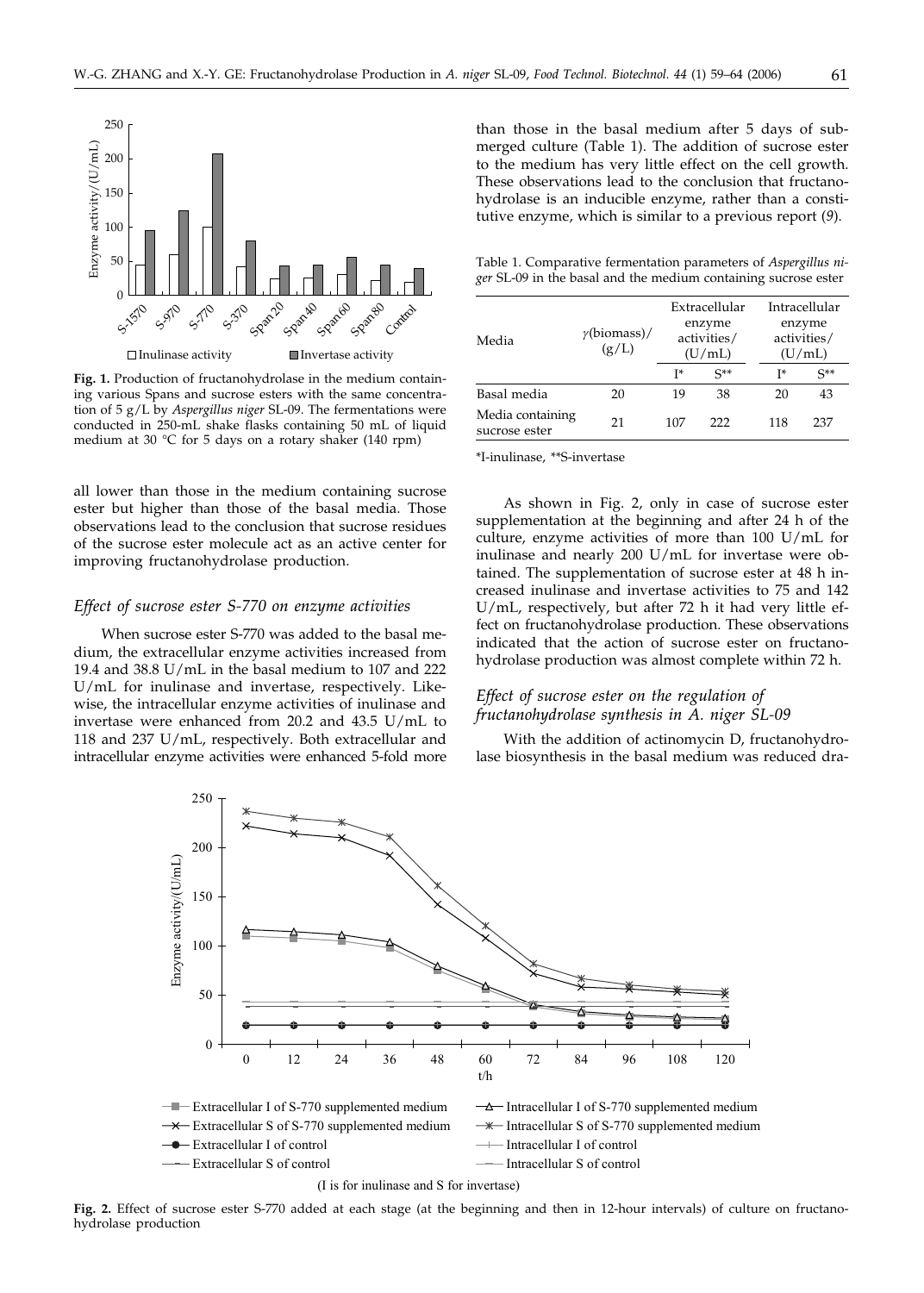matically, and the synthesis of the enzyme nearly ceased. However, in the medium containing sucrose ester, the fructanohydrolase biosynthesis continued up to 10 h after the addition of actinomycin D, and the inulinase activity was increased up to 6 U/mL. This observation suggested that the amount of mRNA available for translation in the system of the medium containing sucrose ester was higher than that in the system of basal medium. When cycloheximide was added instead of actinomycin D, fructanohydrolase production decreased markedly in both basal and sucrose ester containing media.

The above observation suggested that the regulation of fructanohydrolase synthesis in *A. niger* SL-09 occurs at both transcriptional and translational level, and the enzyme synthesis was provoked by the addition of sucrose ester at transcriptional level.

## *Effect of sucrose ester on fructanohydrolase production by other Aspergillus strains*

After 5 days of submerged culture, inulinase activity of 11.1 U/mL and invertase activity of 26.8 U/mL were produced by *A. oryzae* 3045 in the basal medium, while in the medium containing sucrose ester the enzyme activities increased more than 3-fold than those in the basal medium, which were 35.1 and 72.2 U/mL, respectively. Likewise, the enzyme activities of inulinase and invertase produced by *A. ficuum* 2258 were enhanced from 7.7 and 11.1 U/mL to 15.7 and 27.7 U/mL, respectively. From these results, it can be concluded that using different strains, the final enzyme activities were enhanced to different degrees by sucrose ester. These differences might be contributed to the different physiological properties of each strain.

## *Effect of the additional nutrients on fructanohydrolase production*

As presented in Fig. 3, the inulin showed maximum enzyme yield, followed by sucrose. However, as sucrose was cheaper and locally abundantly available, it should be chosen as carbon source for inulinase production.

Among the nitrogen sources, peptone was the best, followed by yeast extract and soybean (Fig. 4). These results show that all inorganic nitrogen sources chosen in these experiments were not favourable for enzyme production. Studies also indicated that enzyme activities



**Fig. 3.** Effect of carbon sources on fructanohydrolase production by *Aspergillus niger* SL-09. All the experiments were run in the media with various carbon sources of the same concentration of 30 g/L, at 30 °C for 5 days



**Fig. 4.** Effect of nitrogen sources on fructanohydrolase production by *Aspergillus niger* SL-09. A, peptone; B, yeast extract; C, corn steep liquor; D, soybean flour; E, NH<sub>4</sub>H<sub>2</sub>PO<sub>4</sub>; F, (NH<sub>4</sub>)<sub>2</sub>SO<sub>4</sub>; G, NH4Cl; H, urea. The nitrogen sources were added to the media with the same concentration of 30 g/L

were not enhanced significantly by the addition of mineral salt solution (data not presented). Therefore, among all the supplementary nutrients, sucrose ester, sucrose and peptone were found to be superior for higher enzyme production. Subsequently, experiments were conducted for optimization of these selected nutrients employing RSM.

## *Optimization of medium ingredients for fructanohydrolase production using RSM*

The average inulinase activity obtained after 5 days of fermentation in 20 experiments of the chosen experimental design and results are shown in Tables 2 and 3. The factorial analysis of variance indicated that the concentration of sucrose ester  $(X_1)$ , peptone  $(X_2)$ , sucrose  $(X_3)$ , and the second power of sucrose ester  $(X_1^2)$  all met the significant level of 0.15 of enzyme production by *A. niger* SL-09. A linear regression equation could be obtained from the regression results of fractional factorial experiment:

$$
Y = 126.5009 + 27.34652 X1 + 18.2141 X2 ++ 27.39726 X3 - 31.48994 X12
$$

where Y is the measured response of inulinase activity. The regression coefficients and determination coefficient  $(R<sup>2</sup>)$  for the linear regression model of enzyme production are presented in Table 4. The model was highly significant ( $p$ <0.001) and  $R^2$ =0.88. From the above results, the economically optimized composition of fermentation medium was (in g/L): sucrose 60, peptone 40, sucrose ester 6, NaCl 5.0, MgSO<sub>4</sub>·7H<sub>2</sub>O 0.5, and FeSO<sub>4</sub>·7H<sub>2</sub>O 0.01. The maximum response predicted from the model was 150 U/mL. Repeated experiments were performed to verify the predicted optimum. The results from three replications (148, 152 and 146 U/mL for inulinase; 295,

Table 2. Range and levels of experimental variables

|                           |    | Level of factors |    |
|---------------------------|----|------------------|----|
| Factors                   | -1 |                  |    |
| Sugar ester $(X_1/(g/L))$ |    |                  |    |
| Peptone $(X_2/(g/L))$     | 20 | 40               | 60 |
| Sucrose $(X_3/(g/L))$     | 20 |                  | 60 |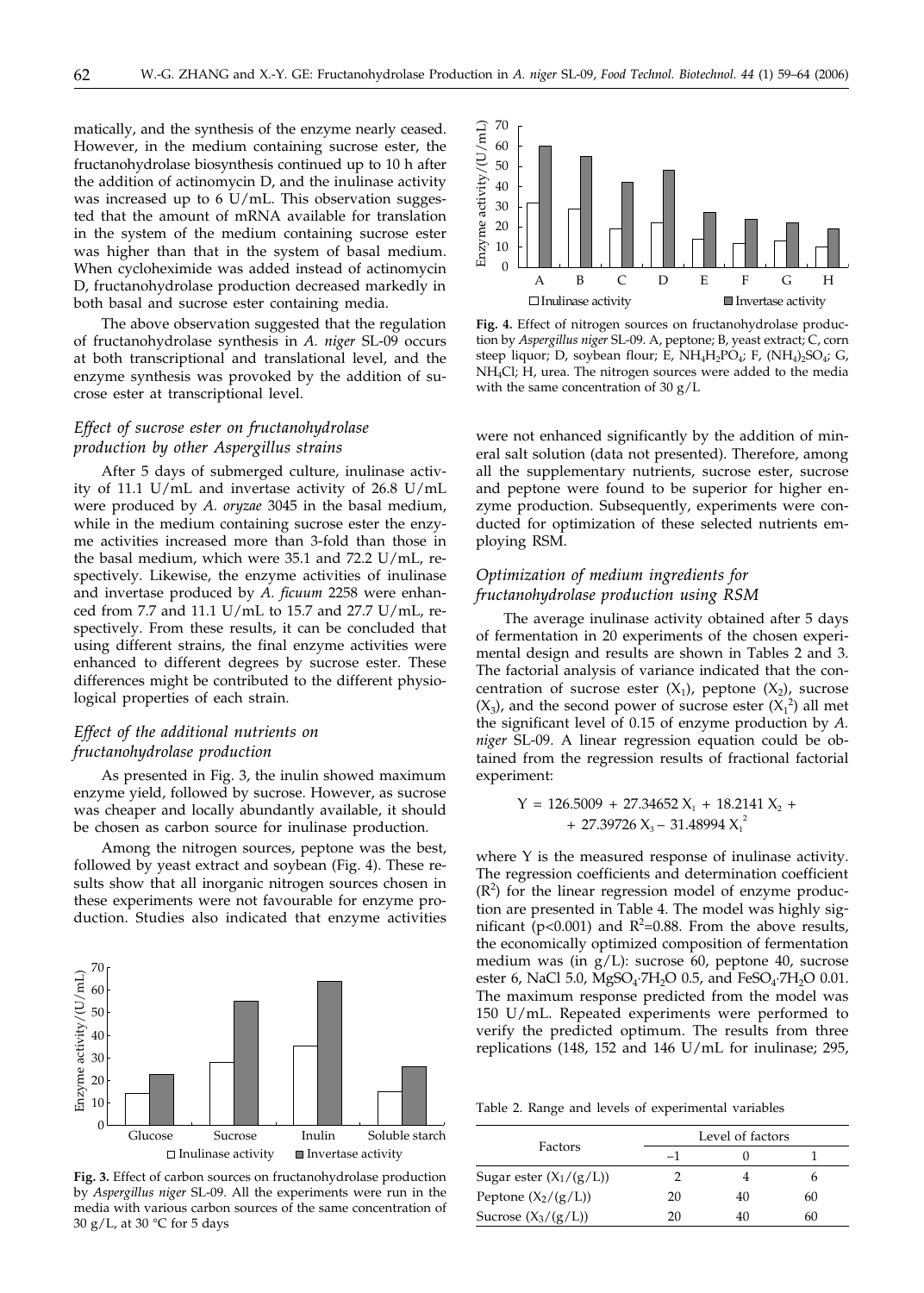Table 3. Experimental design and results of RSM

| Run            | $X_1$          | $X_2$        | $X_3$        | Inulinase activity/<br>(U/mL) |
|----------------|----------------|--------------|--------------|-------------------------------|
| $\mathbf{1}$   | $\overline{0}$ | $-1$         | $-1$         | 57.2                          |
| $\overline{2}$ | 0              | $-1$         | $\mathbf{1}$ | 81.1                          |
| 3              | $\theta$       | $\mathbf{1}$ | $-1$         | 83.2                          |
| $\bf 4$        | $\Omega$       | 1            | $\mathbf{1}$ | 142.1                         |
| 5              | $-1$           | $\Omega$     | $-1$         | 77.1                          |
| 6              | $-1$           | $\Omega$     | $\mathbf{1}$ | 117.7                         |
| 7              | $\mathbf{1}$   | $\Omega$     | $-1$         | 115.7                         |
| 8              | $\mathbf{1}$   | $\Omega$     | $\mathbf{1}$ | 142.1                         |
| 9              | $-1$           | $-1$         | $-1$         | 20.3                          |
| 10             | $-1$           | $\mathbf{1}$ | $\mathbf{1}$ | 75.1                          |
| 11             | 1              | $-1$         | $-1$         | 85.2                          |
| 12             | 1              | 1            | $\mathbf{1}$ | 162.4                         |
| 13             | $\Omega$       | 0            | $\Omega$     | 107.6                         |
| 14             | $\Omega$       | 0            | $\Omega$     | 117.7                         |
| 15             | 0              | 0            | 0            | 154.2                         |

Table 4. Regression results of RSM for inulinase production

|                         | Inulinase activity |          |  |  |
|-------------------------|--------------------|----------|--|--|
| Parameter <sup>a</sup>  | Estimate           | Pr>/T/   |  |  |
| Intercept               | 126.5              | < 0.0001 |  |  |
| $X_1$ (sucrose ester)   | 27.3               | 0.017    |  |  |
| $X_2$ (peptone)         | 18.2               | 0.067    |  |  |
| $X_3$ (sucrose)         | 27.3               | 0.0168   |  |  |
| $X_1^2$ (sucrose ester) | $-31.4$            | 0.0402   |  |  |

<sup>a</sup>all variables are significant at the 0.1500 level

303 and 292 U/mL for invertase) were coincident with the predicted value and the model was proven to be adequate.

Sucrose ester, composed of sucrose residue attached by stearic acid through an ester-type linkage, is a food additive and used as a surfactant to improve the solubility of ingredients in liquid (*15*). The molecule of sucrose ester is amphipathic, containing both hydrophilic sucrose and hydrophobic stearic acid residues. In aqueous solution, molecules of sucrose ester form themselves into a spherical micellar structure in which the stearic acid is hidden inside the micellar and the sucrose interacts with the surrounding water molecules (*16*). The surface of the lipid bilayers of the cell membranes is hydrophilic with polar headgroups; therefore, it is easy for sucrose residue to attach to the fungus cell membrane (*17*). Sucrose ester, containing sucrose residues, which attach to the surface of fungus cells, acts as a persistent signal to initiate a response in the cell to promote the transcription of mRNA available for fructanohydrolase synthesis, which was confirmed by our observations.

RSM is an efficient experiment strategy to seek optimal conditions for a multivariable system. It has been successfully employed for optimization of the medium composition and operating conditions in many bioprocesses (*18*). Inulinase and invertase activities were enhanced to 150 and 298 U/mL after 5 days of culture using optimized medium, over 7 times higher than those in the basal medium. The price of sucrose ester is about 4500 \$/t, therefore, the enzyme yield in the optimized medium was enhanced to about  $3.8 \cdot 10^5$  U/\$ for inulinase and  $7.5 \cdot 10^5$  U/\$ for invertase, respectively, which was nearly 5 times higher than that obtained in the basal medium (about  $8·10<sup>4</sup>$  U/\$ for inulinase and  $16·10<sup>4</sup>$ U/\$ for invertase).

#### **Conclusion**

As a result of the data presented in this work, sucrose ester was proved to be a very efficient activator for the transcription of mRNA available for fructanohydrolase production, especially for the strains of *Aspergillus,* as was the case with the strain of *A. niger* SL-09 under study. The sucrose ester was first used as a significant factor to optimize the composition for fructanohydrolase production, and the final extracellular and intracellular enzyme activities in the optimized medium of *A. niger* SL-09 were enhanced more than 7-fold than those in the basal medium Therefore, to further enhance enzyme activities of fructanohydrolases in the liquid culture, sucrose ester, as a significant factor, should be taken into account.

#### **References**

- *1.* T. Nakamura, Y. Ogata, S. Hamada, K. Ohta, Ethanol production from Jerusalem artichoke tubers by *Aspergillus niger* and *Saccharomyces cerevisiae*, *J. Ferment. Bioeng. 81* (1996) 564–566.
- *2.* K. Szambelan, J. Nowak, K.J. Chrapkowska, Comparison of bacterial and yeast ethanol fermentation yield from Jerusalem artichoke tubers pulp and juices, *Acta Sci. Pol. Technol. Aliment. 3* (2004) 45–53.
- *3.* E.J. Vandamme, D.J. Derycke, Microbial inulinase: Fermentation process, properties, and application, *Adv. Appl. Microbiol. 29* (1983) 139–176.
- *4.* A. Pandey, C.R. Soccol, P. Selvakumar, V.T. Soccol, N. Krieger, J.D. Fontana, Recent developments in microbial inulinases, *Appl. Biochem. Biotechnol*. *81* (1999) 35–52.
- *5.* M. Skowronek, J. Fiedurek, Optimisation of inulinase production by *Aspergillus niger* using simplex and classical method, *Food Technol. Biotechnol*. *42* (2004) 141–146.
- *6.* M. Skowronek, J. Fiedurek, Selection of biochemical mutants of *Aspergillus niger* resistant to some abiotic stresses with increased inulinase production, *J. Appl. Microbiol. 95* (2003) 686–691.
- *7.* T.Q. Wen, F. Liu, K.K. Huo, Y.Y. Li, Cloning and analysis of the inulinase gene from *Kluyveromyces cicerisporus* CBS4857, *World J. Microbiol. Biotechnol*. *19* (2003) 423–426.
- *8.* H.M. Arand, A.H. Golubev, J.R.B. Neto, I. Polikarpov, R. Wattiez, O.S. Korneeva, E.V. Eneyskaya, A.A. Kulminskaya, K.A. Shabalin, S.M. Shishliannikov, O.V. Chepurnaya, K.N. Neustroev, Purification, characterization, gene cloning and preliminary X-ray data of the exo-inulinase from *Aspergillus awamori*, *Biochem J. 362* (2002) 131–135.
- *9.* V. Poorna, P.R. Kulkarni, A study of inulinase production in *Aspergillus niger* using fractional factorial design, *Bioresour. Technol. 54* (1995) 315–320.
- *10.* P. Shen, X.R. Fan, G.W. Li: *Microbiology Experiment,* High Education Press, Beijing (1999) pp. 214-227.
- *11.* G.T. Ling, S.C. Tang, M.Q. Tao: *Handbook of Food Additives*, Chemistry Industry Press, Beijing (2003) pp. 760–767.